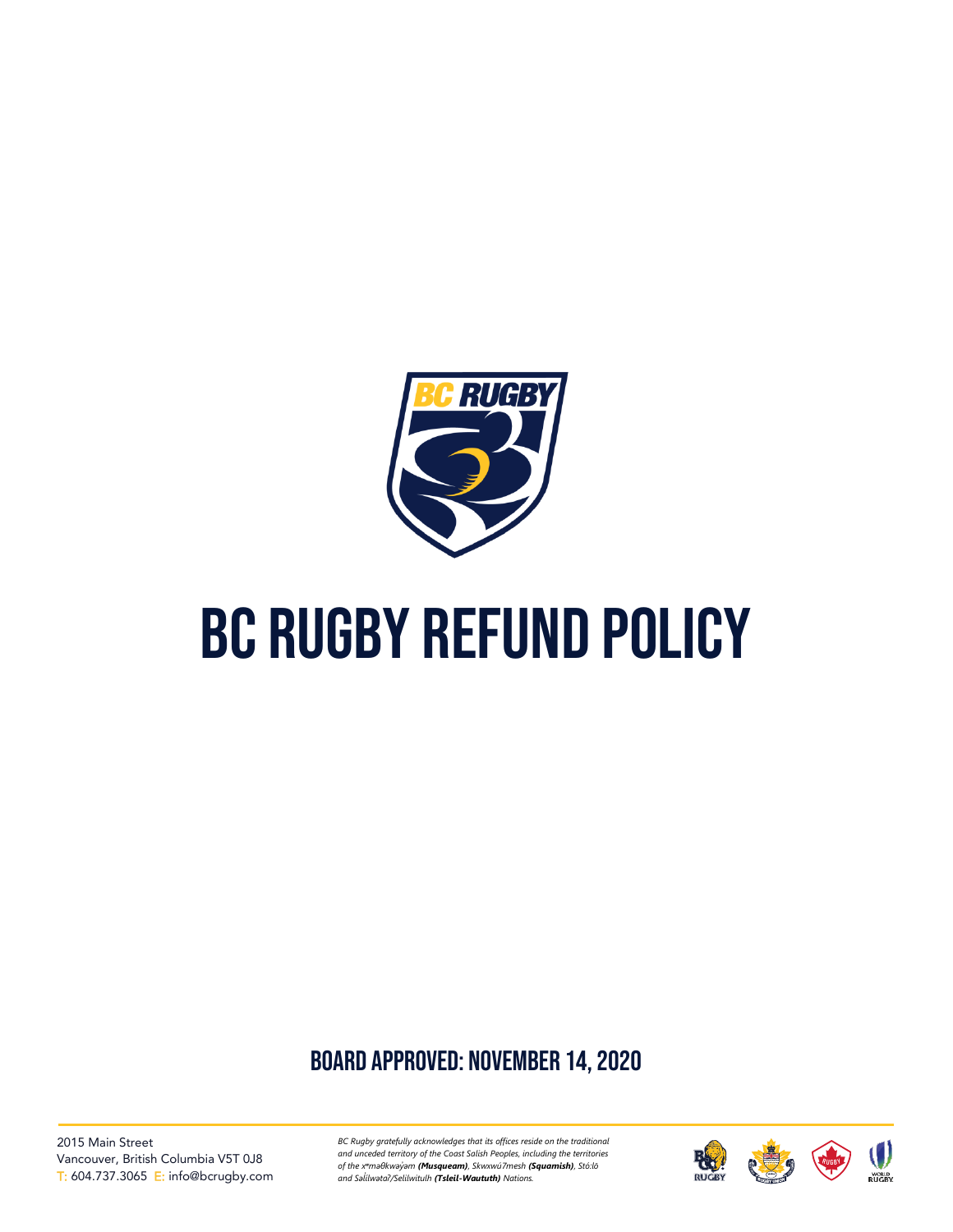

## **Contents**

- 1. [Definitions](#page-2-0)
- 2. [Eligibility for Refunds](#page-3-0)
- 3. [Refund Procedures](#page-4-0) 
	- 3.1 BC Rugby Membership Dues
	- 3.2 BC Rugby Service Fees, Individuals
	- 3.3 BC Rugby Service Fees, Organisations
	- 3.4 BC Rugby Service Fees, Education
	- 3.5 BC Rugby Service Fees, Events
- 4. [Providing Notice](#page-8-0)
- 5. [Refund Processing](#page-8-1)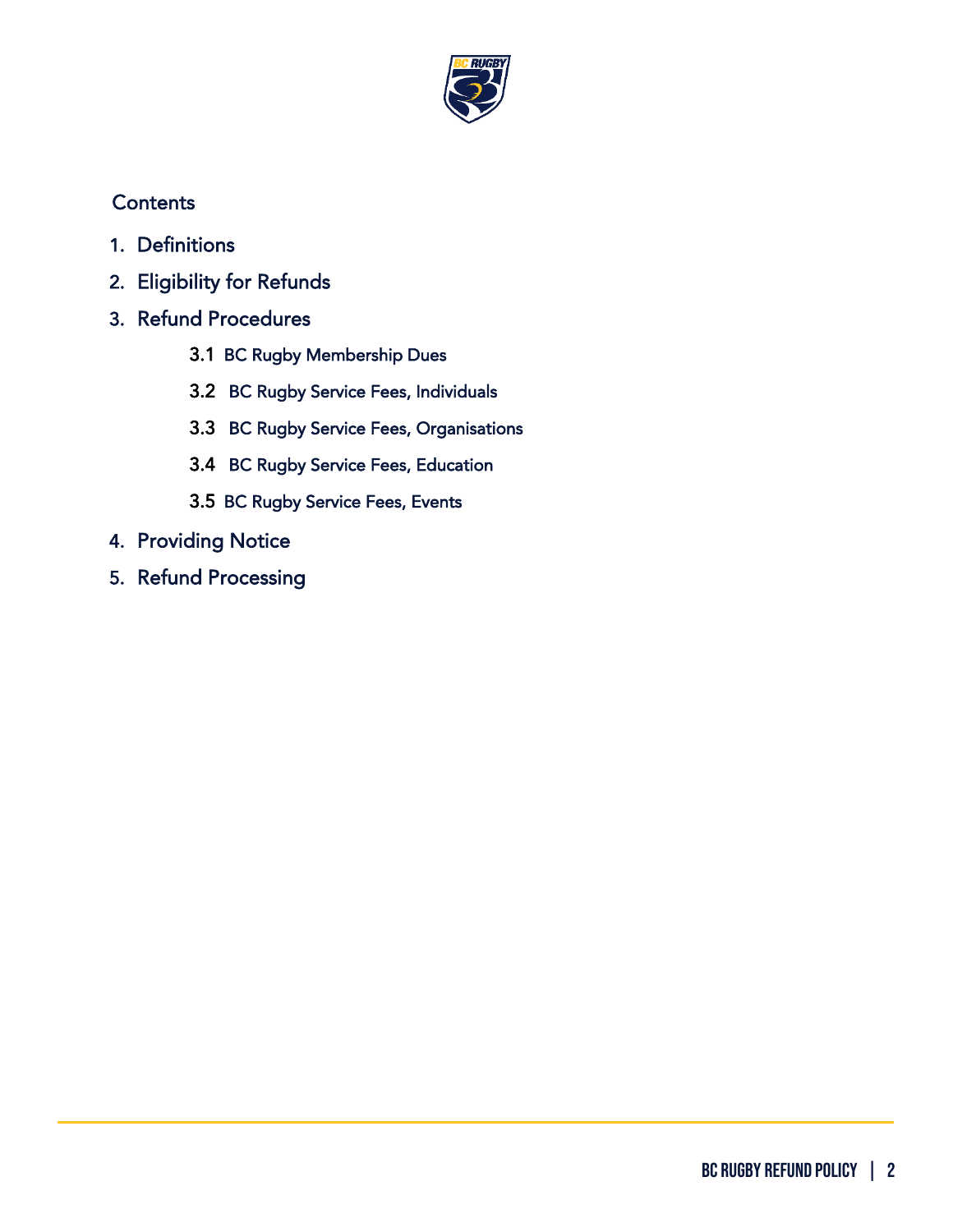

### <span id="page-2-0"></span>1. Definitions

Date of Purchase: The date that the individual or organization has completed payment to BC Rugby.

Date of Registration: The first date that the registrant becomes an individual member, or a temporary player category becomes valid.

Event: Any social, fundraising, or celebratory occasion that may or may not involve the playing of rugby.

Membership Dues: The member dues paid annually by individual members (ref. Bylaw 2.4).

Notice: The written communication received by BC Rugby no later than 4:00pm on a business day in British Columbia.

Organization: A provincial/territorial union and/or a registered society that is a member of or affiliated with BC Rugby.

Participant: An individual who pays a fee to BC Rugby and/or to an Organization. Registrants may be athletes, coaches, referees, or other individuals.

Player: An athlete who participates in a BC Rugby program.

Registrant: An individual member or a participant who has registered through a temporary membership category.

Registration Platform: The online system as provided by Rugby Canada to BC Rugby to administer the registration of individual members and temporary players.

Registration Season: The full BC Rugby season which typically runs from August 1st to August 31st of the following year.

Rugby Canada: The National Sport Organization for Rugby in Canada.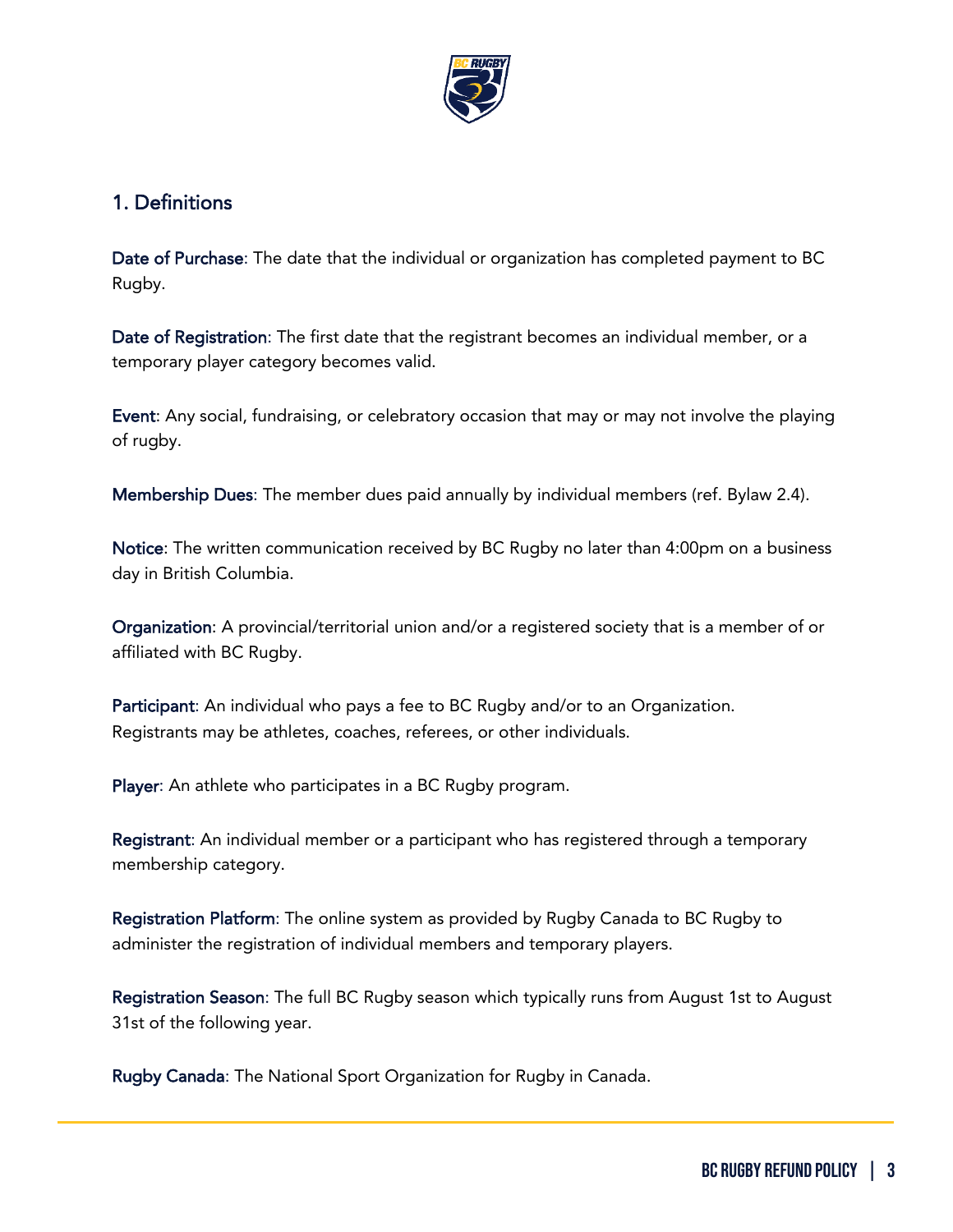

Service Fees: The charges incurred to access Rugby Canada registration or BC Rugby programs, leagues, tournaments, education courses or events.

Summer Registration Season: The partial BC Rugby season which typically runs from May 1st to August 31st of the same calendar year.

Team: A club or school team that is participating in a BC Rugby tournament.

## <span id="page-3-0"></span>2. Eligibility for Refunds

2.1 This policy applies to membership dues and all service fees, except where there is a specific refund policy for a specific service fee (e.g. a specific tournament) that BC Rugby may establish from time to time.

2.2 In the event that a fee has been paid or invoice raised and a participant or organisation no longer wants to participate, cannot participate due to injury or other reason, or cannot attend a workshop or event that is organized by BC Rugby, notice should be given to BC Rugby as soon as possible.

2.3 It is the Participant's exclusive responsibility to ensure that BC Rugby has received the Participant's notice of non-participation.

2.4 If proper notice is not given or the participant or organization does not show up to a workshop/event then no refund will be issued.

2.5 If an Individual or Organization is unable to participate or complete participation due to a disciplinary action by Rugby Canada, BC Rugby or a Member or Affiliate Organization, suspension or termination of BC Rugby Membership, no refund will be issued.

2.6 Extenuating circumstances may be reviewed on a case by case basis at the sole discretion of BC Rugby.

2.7 Any charges imposed by a third-party payment platform or banking charges will not be refunded by BC Rugby.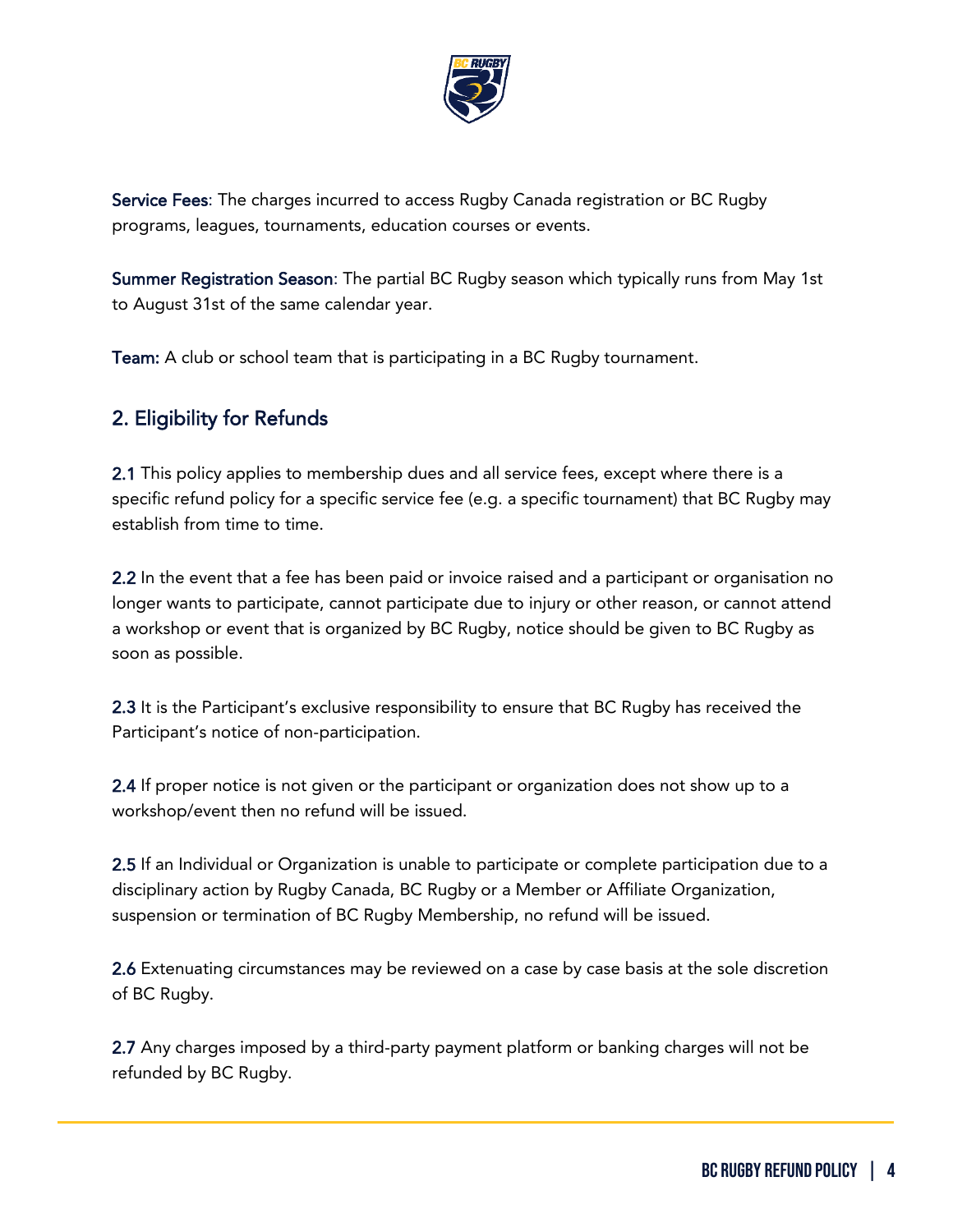

## <span id="page-4-0"></span>3. Refund Procedures

#### 3.1 BC Rugby Membership Dues

The following applies to the annual BC Rugby Membership Due and Excess Medical Fee as applicable to the Individual Member category and as collected via the registration platform:

3.1.1 Request Via Registration Platform – Refunds must be formally requested by the registrant or on behalf of a registrant by a parent or guardian (applicable for any registrant under the age of majority within the Province) through the supplied registration platform.

3.1.2 Request Made Within 15 Days – A full refund of BC Rugby Membership Dues and Excess Medical Fees will be granted when the request is submitted within 15 days of the date of purchase and no rugby participation has taken place within the 15-day timeframe.

3.1.3 Request Made After 15 Days but Within 45 Days – If a refund is requested after the initial 15-day window but within 45 days from the date of purchase, the request will be reviewed and processed by BC Rugby on an individual basis. The Excess Medical Fee will not be refunded. If approved, BC Rugby will be responsible for the payment of the registrant.

#### 3.2 BC Rugby Service Fees, Individuals

The following applies to the service fees as paid by an Individual for the following scenarios. In the case that an invoice is typically issued, the same applies:

3.2.1 Temporary Player – A full refund of BC Rugby Service Fees will be granted when the request is submitted within 15 days of the date of purchase and no rugby participation has taken place within the 15-day timeframe. The registration platform will automatically issue payment back to each Registrant via the registration system. After this time, no refund will be issued.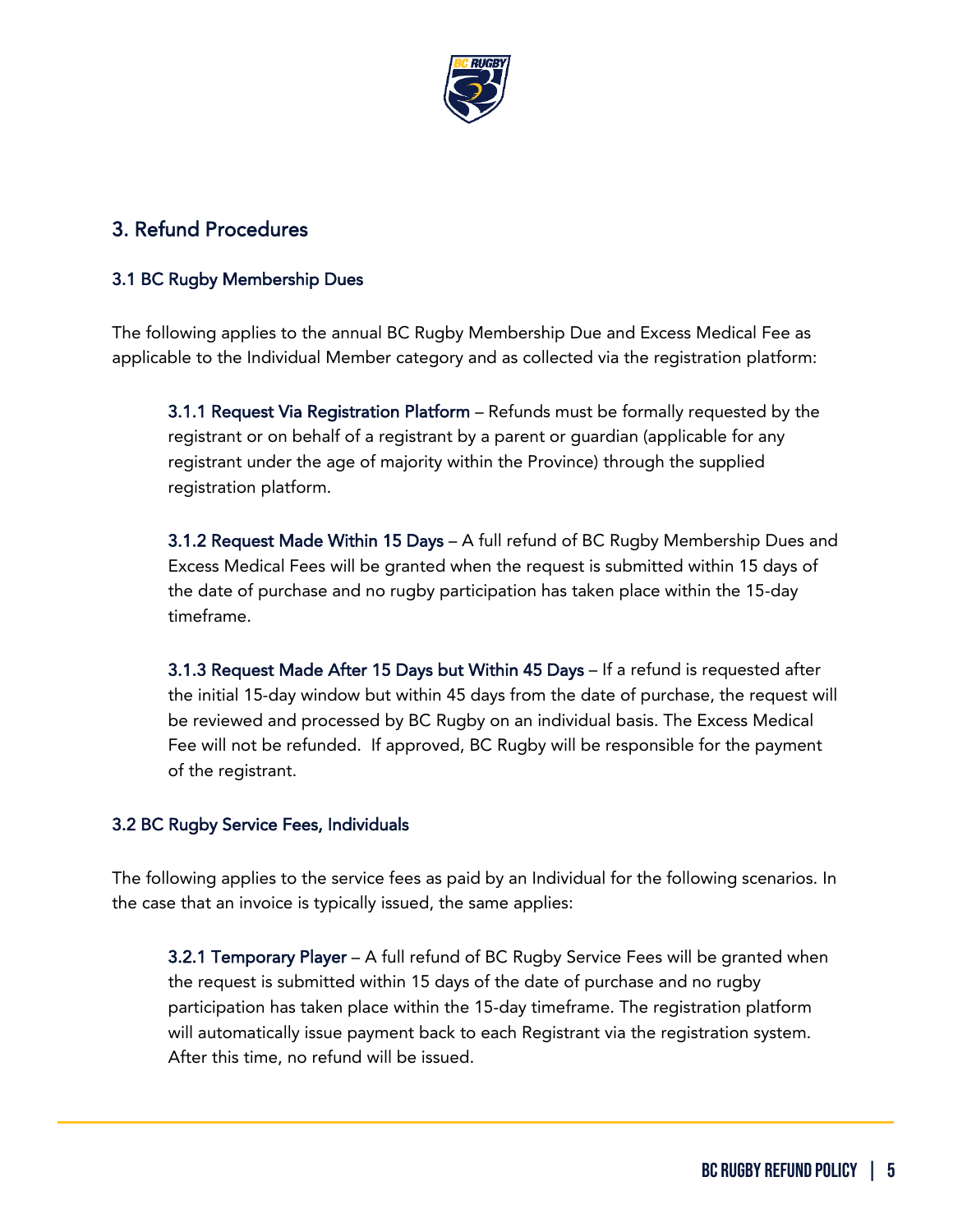

3.2.2 Withdrawal from Rugby Programs – A full refund of the rugby program fee will only be issued if the participant provides notice to BC Rugby prior to the start of the rugby program. After the commencement of the rugby program, full or partial refunds may be issued at BC Rugby's complete discretion based on the circumstances of the withdrawal and sunk costs incurred.

3.2.3 Cancellation of Rugby Programs – A full refund of the rugby program fee will be issued if BC Rugby chooses to cancel a rugby program. If BC Rugby is forced to cancel a rugby program, refunds may be issued at BC Rugby's complete discretion based on the circumstances of the cancellation and sunk costs incurred.

3.2.4 Withdrawal from Representative Teams – A full refund of the representative player fee will only be issued if the participant provides notice to BC Rugby ten days prior to the scheduled departure date of the Team or first scheduled match, whichever is the earlier date. After the commencement of the representative team's schedule, full or partial refunds may be issued at BC Rugby's complete discretion based on the circumstances of the withdrawal, sunk costs incurred and the acceptance of nontravelling reserves to join the travelling representative team.

3.2.5 Cancellation of Representative Teams – A full refund of the representative team player fee will be issued if BC Rugby chooses to cancel a representative team. If BC Rugby is forced to cancel a representative team outside of BC Rugby's control, refunds may be issued at BC Rugby's complete discretion based on the circumstances of the cancellation and sunk costs incurred.

#### 3.3 BC Rugby Service Fees, Organisations

The following applies to written requests for refunds of the service fees as paid by an Organisation for the following types of services. In the case that an invoice is typically issued, the same applies:

3.3.1 Team Withdrawal from Leagues and Tournaments – A full refund of the league/tournament fee will only be issued if the scheduling of the league or tournament has not yet commenced. After which, a 50% refund of the league/tournament fee will be issued if the notice of withdrawal is received three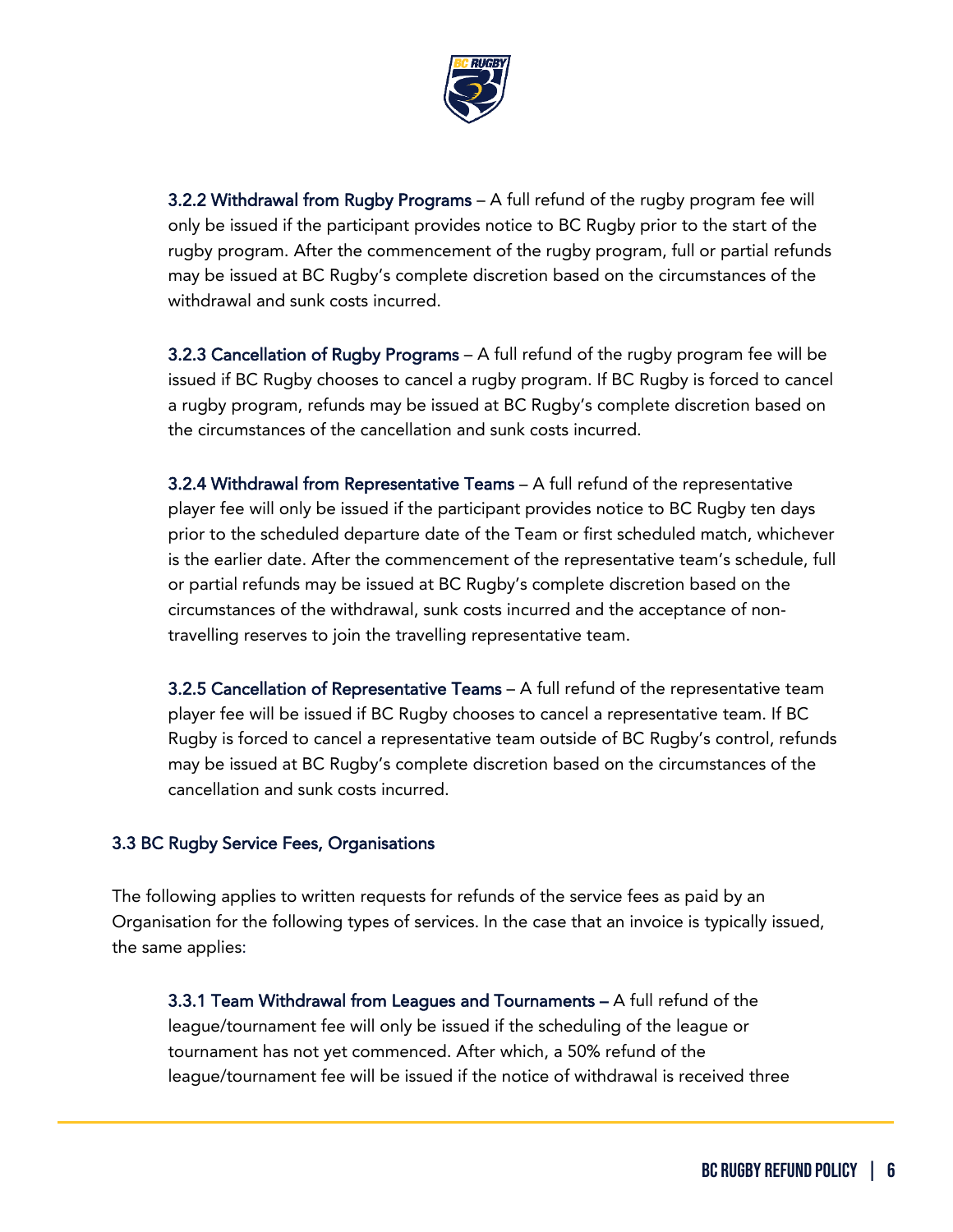

weeks prior to the start date of the league or tournament. For recreational, noncontact leagues where BC Rugby is responsible for all direct expenses, refunds may be issued at BC Rugby's complete discretion based on the circumstances of the withdrawal, ability to re-sell team slot and sunk costs incurred.

3.3.2 Cancellation of League/Tournament Prior to Start Date – A full refund of the league/tournament fee will be issued if BC Rugby chooses to or is forced to cancel a league/tournament prior to the start date of the league or tournament.

3.3.3 Cancellation of League After Start Date – A 50% refund of the league/tournament fee will be issued if BC Rugby chooses to or is forced to cancel more than or equal to 50% of the scheduled regular season matches in a league. After more than 50% of the scheduled regular season matches have taken place, refunds may be issued at BC Rugby's complete discretion based on the circumstances of the cancellation and sunk costs incurred.

3.3.4 Cancellation of Tournament Series After Start Date – If a service fee has been charged for a Tournament Series (e.g. Sevens Series) and BC Rugby chooses to or is forced to cancel any tournaments yet to take place, a pro-rated refund of the tournament series fee will be issued proportional to the number of cancelled tournaments to the total number of tournaments in the series.

3.3.5 Cancellation of Single or Consecutive-Day Tournament After Play Commences – If BC Rugby chooses to or is forced to cancel a single or consecutive-day tournament after play commences, refunds may be issued at BC Rugby's complete discretion based on the circumstances of the cancellation and sunk costs incurred.

#### 3.4 BC Rugby Service Fees, Education

The following applies to the fees paid by an Individual or Organisation to attend educational courses, conferences, workshops, or any other educational service as provided by BC Rugby for the following scenarios. In the case that an invoice is typically issued, the same applies: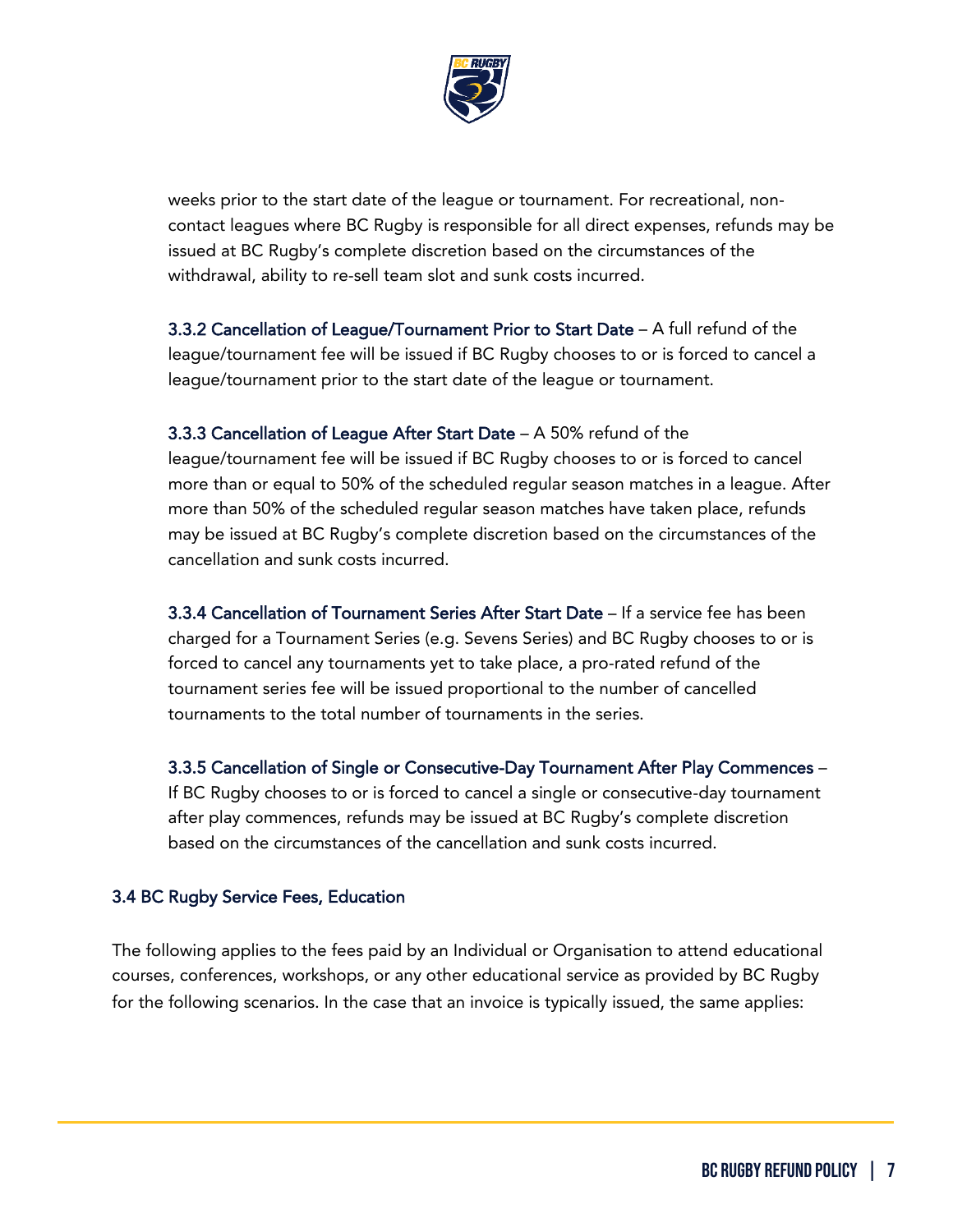

3.4.1 Withdrawal – If the Participant can no longer attend and BC Rugby receives written notice at least three business days prior, then BC Rugby will refund to the Participant the full amount paid less a C\$15 administrative fee.

3.4.2 Failure to Attend – If the Participant is unable to attend a Coach or Referee Course and fails to provide written notice within the required timeline, the Participant must provide a written request to BC Rugby within seven days of the start date of the relevant course to receive full credit to attend another course of equal value. After this time, no refund or credit will be provided to the Participant.

3.4.3 Cancellation – A full refund of the event fee will be issued if BC Rugby chooses to cancel an event. If BC Rugby is forced to cancel an event outside of BC Rugby's control, refunds may be issued at BC Rugby's complete discretion based on the circumstances of the cancellation and sunk costs incurred.

#### 3.5 BC Rugby Service Fees, Events

The following apples to the fees paid by an Individual or Organisation to attend any event hosted by BC Rugby, excluding any transaction charges. In the case that an invoice is typically issued, the same applies:

3.5.1 Withdrawal – If the Participant can no longer attend and BC Rugby receives written notice at least three business days prior, then BC Rugby will refund to the Participant the full amount paid less a C\$15 administrative fee or 10% of the event fee, whichever is greater.

3.5.2 Failure to Attend – If the Participant fails to attend the event, refunds may be issued at BC Rugby's complete discretion based on the circumstances of the cancellation and sunk costs incurred.

3.5.3 Cancellation – A full refund of the event fee will be issued if BC Rugby chooses to cancel an event. If BC Rugby is forced to cancel an event outside of BC Rugby's control, refunds may be issued at BC Rugby's complete discretion based on the circumstances of the cancellation and sunk costs incurred.